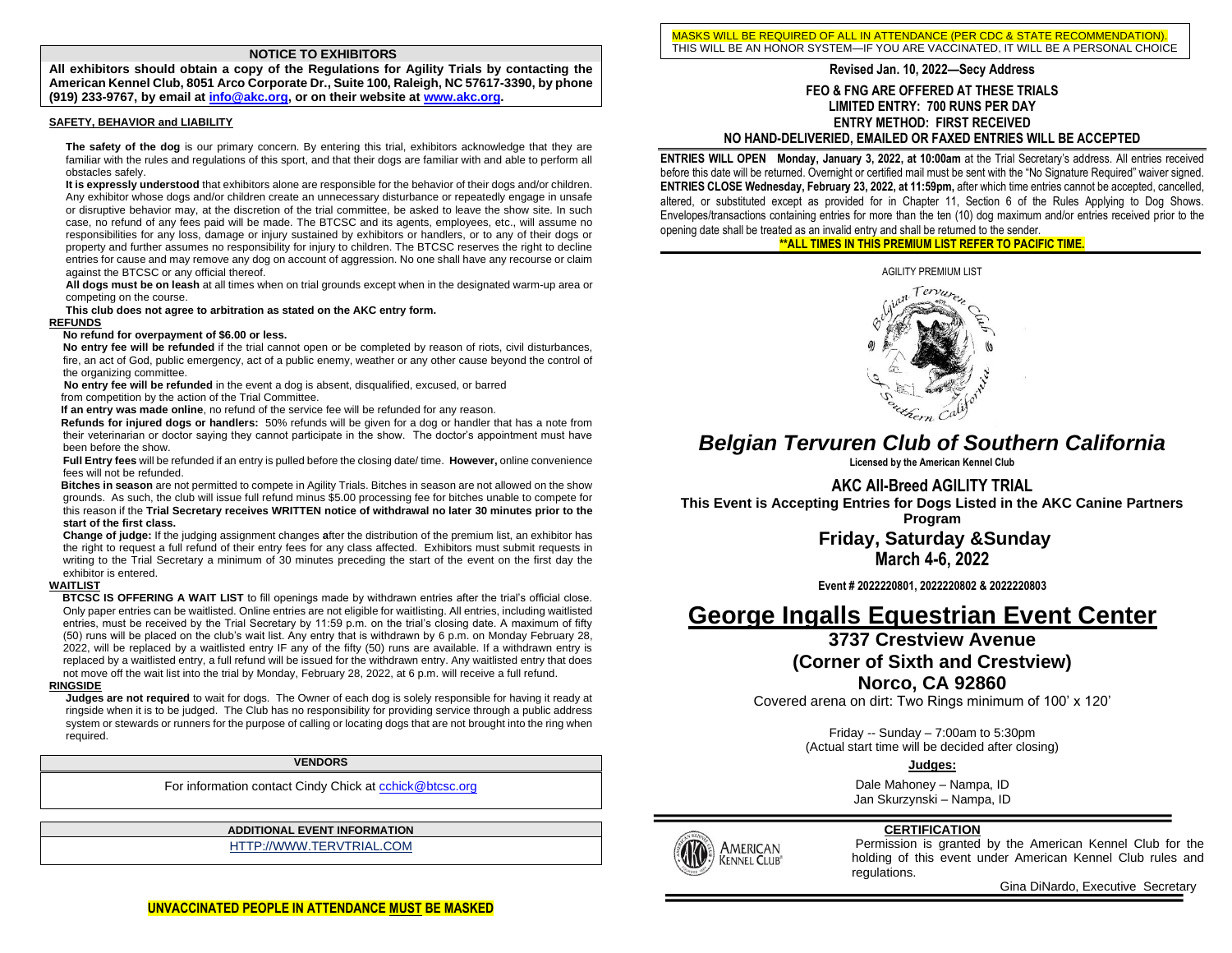#### **OFFICERS OF THE BELGIAN TERVUREN CLUB OF SO. CA**

|                                                                                                                                                                              | Secretary Bruce Freedman, 5702 Beaver Spring Ct., Chino Hills, CA 91709<br>Jane Alexander.                                                                                                                                             |
|------------------------------------------------------------------------------------------------------------------------------------------------------------------------------|----------------------------------------------------------------------------------------------------------------------------------------------------------------------------------------------------------------------------------------|
| <b>TRIAL CHAIRPERSON</b>                                                                                                                                                     | <b>TRIAL SECRETARY</b>                                                                                                                                                                                                                 |
| Cindy Chick,<br>2154 E. Woodlyn Rd.,<br>Pasadena, CA 91104<br>626-817-2249<br>cchick@btcsc.org<br>Judy Turner, Assistant Chair<br>1347 Atchison Street<br>Pasadena, CA 91104 | Lynda Tjarks Agility Productions<br>3717 Mountcrest Dr.<br>Las Vegas, NV 89121-4917<br>702-983-3047<br>Call between 9am & 7pm Only<br>Email: LTPagility@aol.com<br><b>Premiums &amp; Online Entries:</b><br>www.lyndatjarksagility.com |

#### **BOARD OF DIRECTORS**

Erika Utsler, Andrea Beechko, Ginette Degner, Naia Stier & Penny Gott

#### **EVENT COMMITTEE**

Cindy Chick, Judy Turner, Naia Stier, Bruce Freedman & all members of the BTCSC

| <b>JUDGING AND ASSIGNMENTS</b>      |                                     |  |  |  |  |  |  |  |
|-------------------------------------|-------------------------------------|--|--|--|--|--|--|--|
| Jan Skurzynski                      | Dale Mahoney                        |  |  |  |  |  |  |  |
| 18002 Dean Lane                     | 18002 Dean Lane                     |  |  |  |  |  |  |  |
| Nampa, ID 83687-8149                | Nampa, ID 83687-8149                |  |  |  |  |  |  |  |
| Fri - All JWW, Prem., JWW & T2B     | Fri - All STD, Prem. STD & All FAST |  |  |  |  |  |  |  |
| Sat - All STD, Prem. STD & All FAST | Sat - All JWW & Prem. JWW & T2B     |  |  |  |  |  |  |  |
| Sun - All JWW, Prem. JWW & All T2B  | Sun - All STD, Prem. STD & FAST     |  |  |  |  |  |  |  |

#### **VETERINARIAN ON CALL**

| 892 6 <sup>th</sup> Street |                                                                                                         |
|----------------------------|---------------------------------------------------------------------------------------------------------|
|                            |                                                                                                         |
|                            | <b>Directions:</b> Turn LEFT on 6 <sup>th</sup> Street and go about 1 mile. Destination is on the left. |

VCA ONTARIO Location 23-HR URGENT CARE FACILITY………………………909-947-3600 2409 S. Vineyard Ave

Ontario, CA 91761

**Directions:** Head NW on 6th St. toward Crestview Ave. Turn right to merge onto I-15 N. Take Exit 106B to merge onto CA-60 W toward Los Angeles. Take Exit 37 for Vineyard Ave. Turn Left onto Vineyard Ave and destination will be on left.

Exhibitors should follow their veterinarian's recommendations to assure their dogs are free of internal and external parasites, any communicable diseases, and have appropriate vaccinations.

#### **MEASURING and HEIGHT CARD INFORMATION**

When filling out the entry form, there is a new section at the top of the form for exhibitors to designate whether the dog has a valid jump height card or if the dog needs to be measured. Please check the appropriate box so that the Trial Secretary knows whether to include the dog on the *Dogs To Be Measured List*. It is no longer required that you submit a copy of the dog's jump height card with the entry form, however, **it is the sole responsibility of the exhibitor to have their original, official jump height card or temporary jump height form at each trial to present upon request. Additionally, if a measurement is necessary, it is the exhibitor's responsibility to have their dog measured prior to running.** *Regulations for Agility Trials, Chapter 2, Section 4.*

#### **MOVE-UPS**

**All pre-show move ups** must be received by 6pm, Pacific Time Monday, February 28, 2022. The AKC requires move-ups to be in writing. You may send an email for a move-up to [LTPagility@aol.com](mailto:LTPagility@aol.com) with your name, your dog's call name, the name & date of the trial and what class you want the dog to be moved to. If you miss the deadline for move-ups, you may move your dog up the first day of the show for any **subsequent** days, even if you are not showing a dog that day. In addition, a friend may do the move-up for you if you are not there. However, you may not move up the day of the show for that day.

**There will be day-to-day move-ups at the show,** provided the Trial Secretary receives them within **15 minutes after the end of the last class**. There will be no move-ups in the morning before the start of the trial. EXCEPTION: A dog which has been entered in a Novice "A" class for which it is not eligible to be entered in due to class restrictions on the dog or handler may be moved to the Novice "B" class under the following conditions: The request for the move must be in writing and presented to the superintendent or trial secretary at least 30 minutes prior to the start of each trial. The request must state the reason and justification for the move from a Novice"A" class to the Novice "B" class. **Move Down:** After the close of entries a dog may be moved down in its class level (i.e. Master to Excellent). The request must be in writing and submitted to the trial secretary at least 30 minutes prior to the start of the trial.

#### **RIBBONS, AWARDS, AND PRIZES**

Rosettes will be awarded in each jump height division in each class as follows: *First Place – Blue, Second Place – Red, Third Place – Yellow, Fourth Place – White* A New Title rosette will be awarded to all dog and handler teams finishing a title, while quantities are available. A MACH rosette and pin will be awarded to all dog and handler teams that attain their MACH. A PACH rosette will be awarded to all dog and handler teams that attain their PACH. A MACH bar will be awarded to all dog and handler teams that attain their first MACH or PACH. A flat green ribbon will be awarded to all dogs that earn a qualifying score. A QQ pin will awarded to all Master dog and handler teams qualifying in both Master STD & Master JWW on the same day(or QQQ or QQQQ pin with T2B or/and M FAST), while quantities are available.A Rosette for "High Scoring Belgian Tervuren," "High Scoring Belgian Shepherd" & "High Scoring Belgian Malinois" in Novice, Open and Excellent & Masters will be awarded on Saturday and Sunday based on most Q's and least number of faults. A tie will be decided by considering yards per second. T2B pins will be available to all dogs achieving their T2B title. A rosette and bar will be awarded to anyone earning their MACH or Agility Grand Championship during the trial. **All prizes, awards and ribbons must be picked up before the end of the show. No ribbons, etc., will be mailed after the show.**

#### **VOLUNTEER FORM -- BTCSC**

Workers will earn cash or check (dependent on class size). (Lunch will be available in lieu of first \$5 earned for those workers who sign up by the Sunday before the closing date. To reserve a lunch you must contact Pam by that date.) **If you can work contact Pam Metzger at [K9volunteers@rocketmail.com](mailto:K9volunteers@rocketmail.com) by the Sunday before closing.**

|  | I CAN HELP OR I AM WILLING TO LEARN: |
|--|--------------------------------------|

| Scribing                                       |
|------------------------------------------------|
| Timing                                         |
| <b>Gate Steward</b>                            |
| Ring Crew - Jump setter, leash or score runner |
| I am not running a dog                         |

**PLEASE DO NOT ASSIGN ME TO:** 

**DAYS AVAILABLE:** FRIDAY SATURDAY SUNDAY

#### **CLASSES (circle) JUMP HEIGHT (write in)**

Dog 1 - **STD**: N-O-EX/M/ **JWW**: N-O Ex/Master **/ FAST /T2B / Prem. STD / Prem JWW** JUMP HT\_\_\_\_\_\_\_

Dog 2 - **STD**: N-O-EX/M/ **JWW**: N-O Ex/Master **/ FAST /T2B / Prem. STD / Prem JWW** JUMP HT\_\_\_\_\_\_\_

#### **PLEASE PRINT SO WE CAN READ IT, THANKS!**

Name: \_\_\_\_\_\_\_\_\_\_\_\_\_\_\_\_\_\_\_\_\_\_\_\_\_\_\_\_\_\_\_\_\_\_\_\_\_\_\_\_\_\_\_\_\_\_\_\_\_\_\_\_\_\_\_\_\_\_\_\_\_\_\_

Phone #:\_\_\_\_\_\_\_\_\_\_\_\_\_\_\_\_\_\_\_\_\_\_\_Email: \_\_\_\_\_\_\_\_\_\_\_\_\_\_\_\_\_\_\_\_\_\_\_\_\_\_\_\_\_\_\_\_\_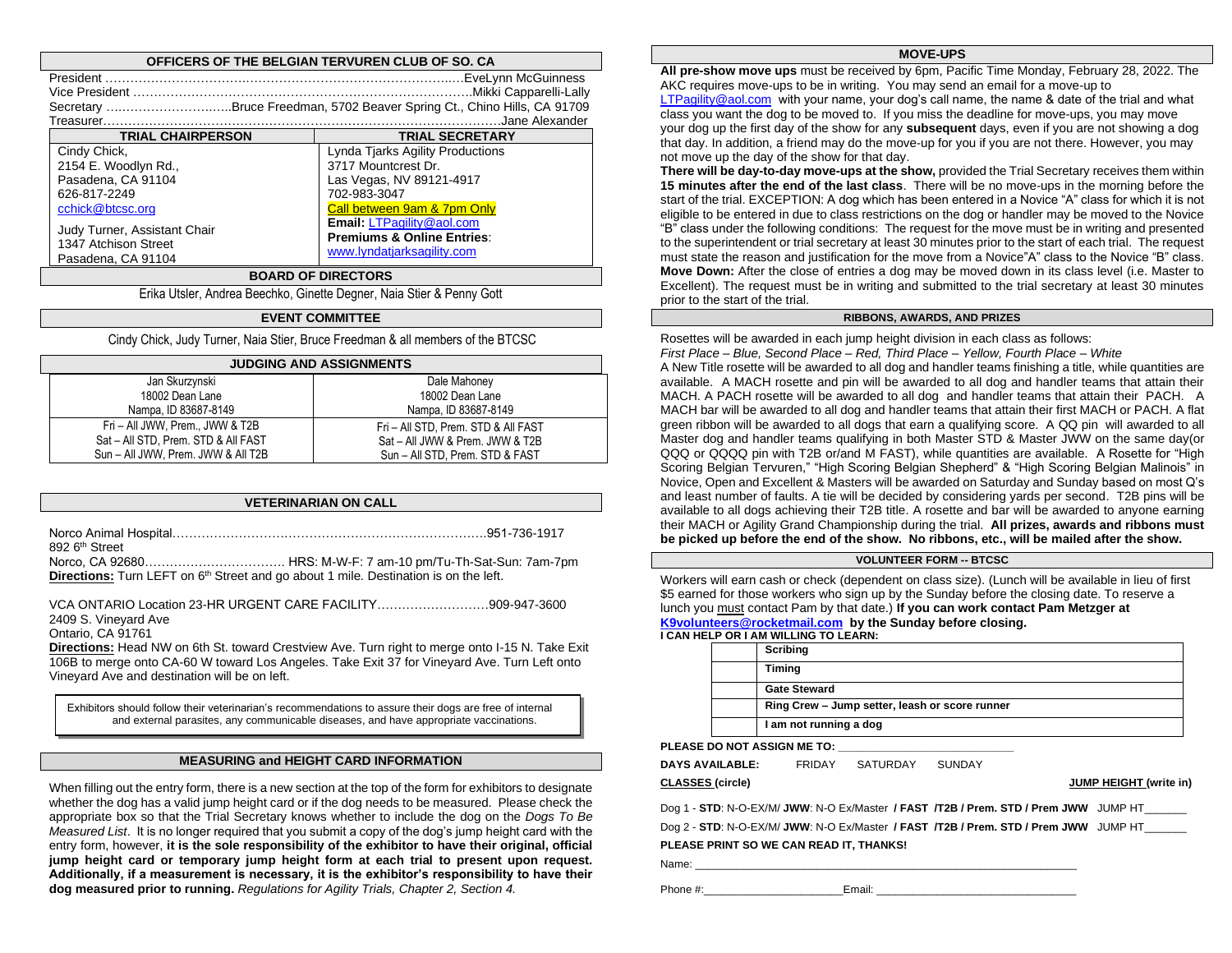#### **DIRECTIONS TO THE TRIAL SITE**

**From the 91/ I-15 North –** Exit Sixth St and turn right. George Ingalls Equestrian Center is at the top of the hill on left, approximately 2 miles from the freeway. **From the 15 South** – Exit Sixth St and turn left. The Equestrian Center is at the top of the hill on left, app. 2 miles from the freeway.

**HOTEL INFORMATION** Always Check Current Pet Policies **Ayers Hotel West- 951-738-9113** 1900 W Frontage Rd Corona, CA 92882 **La Quinta Inns, Ontario 909-476-1112** 3555 Inland Empire Blvd 12 miles to site Ontario, CA 91764 **USE MOTEL 6 COUPON CODE # CPM64DOG FOR 10% AKC DISCOUNT Motel 6, Corona 951-735-6408** 200 N. Lincoln Ave 200 N. Lincoln Ave 3.3 miles to site Corona, CA 92882

#### **RV CAMPING – BTCSC MARCH**

We will have limited spaces for agility exhibitors. Fee is \$15 per day for dry camping, and \$40 for 30 amp or \$30 for 20 amp per night for electrical hook-ups. RV spaces will be assigned on a first reserved/first choice basis.

| Name:                         |        |                         |
|-------------------------------|--------|-------------------------|
| <b>Phone:</b>                 | Email: |                         |
| <b>Vehicle Description:</b>   |        | License Plate #         |
| Thurs Fri Sat Hook-up: yes no |        | <b>Amount Enclosed:</b> |
| <b>Signature X</b>            |        |                         |

**Courtney Court, Newbury Park, CA 91320 or send payment via Paypal t[o belgiantervuren@charter.net](mailto:bengiantervuren@charter.net) UTILIZATION OF THIS FACILITY IS AT YOUR OWN RISK. BTCSC, LYNDA TJARKS & LYNDA TJARKS AGILITY PROD. ASSUME NO LIABILITY FOR LOSS, THEFT**

#### **ENTRY FEES PER DAY**

First entry of each dog (includes a \$3.50 AKC recording fee) …...…....\$**22.00….Jr.Handler \$11.00** 2 nd -- 6 th entries of same dog (includes a \$3.00 AKC recording Fee) ……....\$**18.00….Jr.Handler \$ 9.00**

A junior must have an AKC Junior Handler number and is defined as someone less than 18 years of age on the day of the trial.

**Mail entry forms and fees to:** Lynda Tjarks, 3717 Mountcrest Dr., Las Vegas, NV 89121-4917. Please make checks payable to LYNDA TJARKS. No entries will be accepted by phone, fax, email or hand delivery. Overnight & Express mail entries must be sent with "No Signature Required." Inquiries may be directed to Lynda Tjarks a[t LTPagility@aol.com](mailto:LTPagility@aol.com) . No entry shall be made and no entry shall be accepted which specifies any conditions as to its acceptance. **Illegible entries** will not be processed and will be returned to the exhibitor. Returned checks do not constitute a valid entry and the Trial Secretary will add a \$20.00 collection fee to the amount of each returned check.

**ONLINE & CREDIT CARD ENTRIES**: The BTCSC Club is accepting 350 online entries through [www.LyndaTjarksAgility.com](http://www.lyndatjarksagility.com/) Online System. During the first 48 hours after opening, the initial limit of entries will be designated as follows: 350 online entries; 350 paper entries. If either form of entry has not filled at the end of the 48-hour time period, the club reserves the right to decrease or increase either the online or the paper limits accordingly.

#### **No hand delivered, emailed or faxed entries will be accepted.**

#### **DOGS ELIGIBLE TO ENTER**

This trial is open to all dogs of 15 months of age or older that are registered with the American Kennel Club or that have AKC Limited Registration, Purebred Alternative Listing/Indefinite Listing Privileges (PAL/ILP) or an AKC Canine Partners Listing number, or approved Foundation Stock Service (FSS) breeds. Dogs with a Purebred Alternative Listing/Indefinite Listing Privileges (PAL/ILP) or an AKC Canine Partners listing number must be spayed or neutered in order to compete. Wherever the word "dog" is used it includes both sexes. Dogs should be physically sound. Dogs that are blind shall not be eligible, nor will aggressive dogs, bitches in season, or dogs suffering from any deformity, injury, or illness which may affect the dog's physical or mental performance. No dog shall compete if it is taped or bandaged in any way or has anything attached to it for medical purposes. Refer to Chapter 2 of the Registration and Discipline Rules for the listing of registerable breeds that may participate. Puppies under four months of age are strictly prohibited from the trial grounds.

| <b>CLASSES OFFERED</b>                                    |
|-----------------------------------------------------------|
| <b>FRIDAY, SATURDAY, SUNDAY</b>                           |
| Friday - All STD, JWW, Prem. STD, Prem. JWW, FAST & T2B   |
| Saturday - All STD, JWW, Prem. STD, Prem. JWW, FAST & T2B |
| Sunday – All STD, JWW, Prem. STD, Prem. JWW, FAST & T2B   |

Please consult the AKC Regulations for Agility Trials for a complete description and eligibility for entry into these classes. The exhibitor is fully responsible for entering the dog in the correct class(es ) / height divisions. Dogs running in a lower height division than they are eligible for will be eliminated.

| <b>HEIGHT DIVISIONS</b>                                              |                                                                       |                                                                                                                                                                                                                         |  |  |  |  |  |  |  |
|----------------------------------------------------------------------|-----------------------------------------------------------------------|-------------------------------------------------------------------------------------------------------------------------------------------------------------------------------------------------------------------------|--|--|--|--|--|--|--|
| <b>REGULAR</b>                                                       | <b>PREFERRED</b>                                                      | <b>HEIGHT AT WITHERS</b>                                                                                                                                                                                                |  |  |  |  |  |  |  |
| Handlers may opt to run<br>their dog in a higher<br>height division. | Handlers must run their<br>dog in their<br>proper<br>eligible height. | Owners are responsible for entering their dog in the proper<br>height division.                                                                                                                                         |  |  |  |  |  |  |  |
| 8"                                                                   | 4"                                                                    | For dogs 11 inches and under at the withers                                                                                                                                                                             |  |  |  |  |  |  |  |
| 12"                                                                  | 8"                                                                    | For dogs 14 inches and under at the withers                                                                                                                                                                             |  |  |  |  |  |  |  |
| 16"                                                                  | 12"                                                                   | For dogs 18 inches and under at the withers                                                                                                                                                                             |  |  |  |  |  |  |  |
| 20"                                                                  | 16"                                                                   | For dogs 22 inches and under at the withers                                                                                                                                                                             |  |  |  |  |  |  |  |
| 24"                                                                  | 20"                                                                   | For dogs over 22 inches at the withers. Regular Dogs may not<br>be entered in this height if they are 22 inches and under.                                                                                              |  |  |  |  |  |  |  |
| $24C$ "                                                              | n/a                                                                   | Dogs may be entered at this height at their owner's discretion if<br>their measurement is 22 inches and under at the withers.<br>Dogs who measure into the 24" regular jump height division may<br>not enter 24-choice. |  |  |  |  |  |  |  |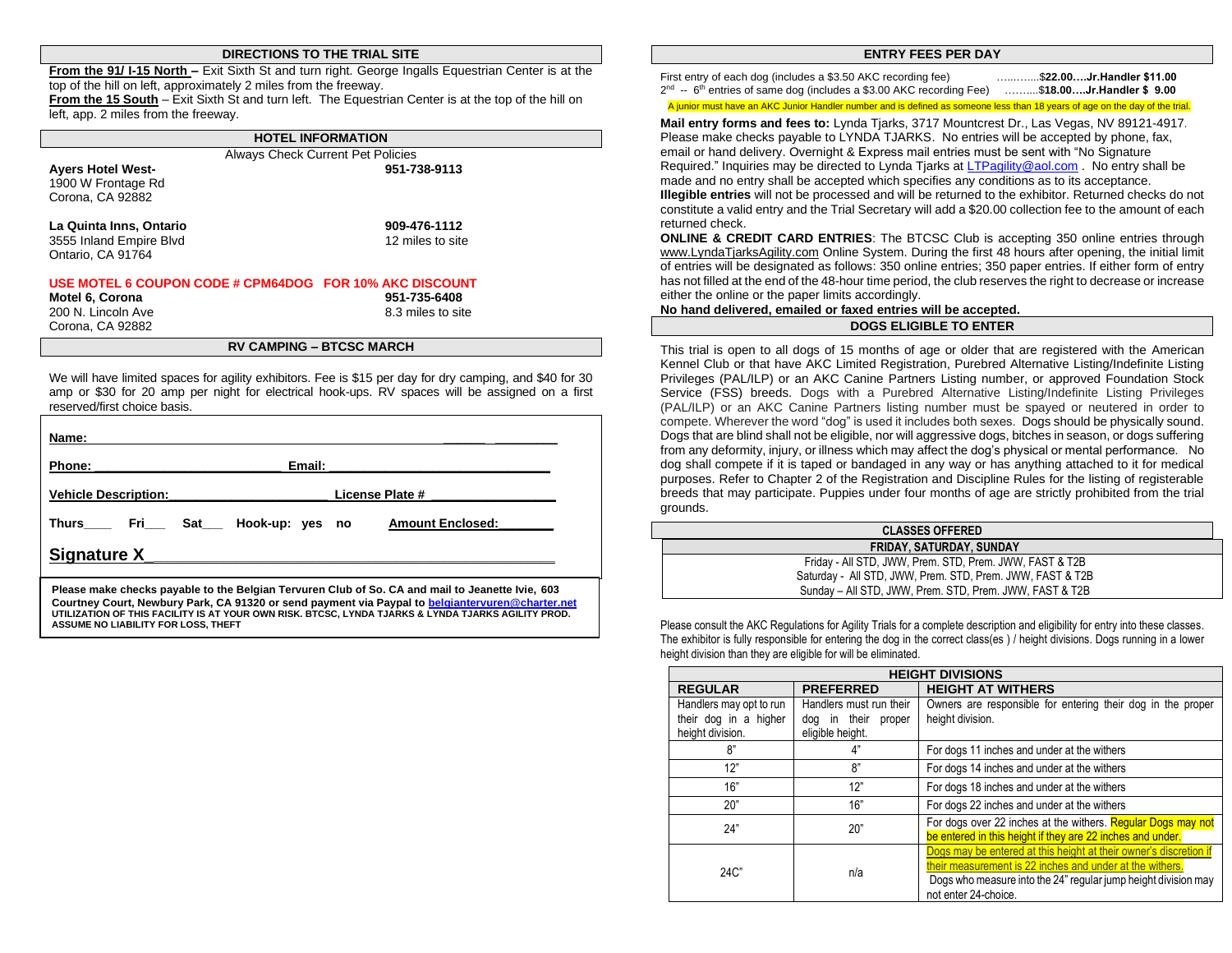#### **THESE CLASSES ARE OFFERED AT THESE TRIALS**

#### **COVID-19 RELEASE OF LIABILITY AND ASSUMPTION OF RISK**

#### **Class Changes Effective January 1, 2020**

#### **Entering a Mixture of Regular and Preferred Classes Within the Same Trial Weekend – Multiple Jump Heights Within the Same Trial Day**

Effective January 1, 2020, exhibitors may enter a mixture of both Regular and Preferred classes on the same trial day and/or during a trial weekend. Any mixture of Regular and Preferred classes is allowed. Please note that if a dog qualifies in Regular Master Standard and Preferred Master JWW (or vice versa) on the same trial day, then NO Double Q shall be earned toward either the MACH or PACH title. The Double Q still requires that Standard Agility and Jumpers With Weaves be either both Regular OR both Preferred on the same trial day.

Additionally, within the same Regular or Preferred classes, a dog may now be entered in multiple jump heights within the same trial day. For example, the same dog may now be entered in 20-inch Master STD/JWW while also entered in 24C-inch Premier STD/JWW on the same trial day.

A separate entry form must be submitted when the same dog is being entered in a mixture of Regular and Preferred and/or different jump heights within the same trial weekend thereby clearly indicating which class(es) and/or jump heights belong together for each trial day of the weekend.

#### **Entering For Exhibition Only (FEO)**

As of January 1, 2020, For Exhibition Only may be offered at the option of the host club. FEO will be offered on a one-year pilot basis in order to give AKC time to evaluate its impact. FEO will allow exhibitors to work with their dogs in a trial environment. FEO is only allowed in the Time 2 Beat and FAST classes. FEO will be of value to new exhibitors or exhibitors that are having difficulty with a specific obstacle and/or ring environment. Competitors must enter in T2B and/or FAST. Participation in FEO is non-qualifying.

- FEO runs are treated as trial entries. The exhibitor must enter the class(es) (T2B and/or FAST) prior to the closing date, pay class entry fee(s) and the Trial Secretary must record the entry in the Trial Catalog as part of the results for that class. FEO does not need to be noted on the entry form; the handler will declare the day of the show.
- Dogs may be entered in any jump height for FEO runs. If entered in an ineligible jump height, the team is committed to FEO for that run and must declare FEO on the start line. Day of show jump height changes are not allowed.
- Dogs may be entered in any level of FAST (Novice, Open, Excellent, Master). If the dog is not eligible for the level entered, the team is committed to FEO for that run and must declare FEO on the start line. Day of show level changes are not allowed.
- The exhibitor must declare FEO in the ring prior to leading out. FEO may be declared earlier (ex. when checking in at the gate board).
- Toys are allowed in the ring
	- o Toys must be non-audible
	- o Toys may not leave the handler's hand
	- o Toys that roll freely cannot be used
- Food/treats are not allowed in the ring
- FEO should be utilized for the benefit of the dog and not as a punitive correction. Harsh verbal and /or physical corrections shall not be tolerated. Any determination of harshness by the judge shall be immediately whistled and the handler will be dismissed from the ring.
- A judge must monitor the entire run. Judges can stop a run at any time

#### **Fix and Go On (FNG)**

As of January 1, 2020, Fix and Go On will be offered on a one-year pilot basis in order to give AKC time to evaluate its impact. FNG allows exhibitors to immediately reattempt an obstacle at any time while on course when the dog's performance of an obstacle is not to their expectation. This allows the dog to successfully complete the obstacle then finish the course or leave the ring on a positive note. Using FNG will result in a non-qualifying score.

Fix and Go On is not pre-entered; rather, it occurs during the course of the run.

The risks of COVID-19 are not well understood, including all of the ways in which it can spread and how to determine whether someone is infected at any given point in time. Evidence suggests COVID-19 is extremely contagious and can lead to severe illness, personal injury, permanent disability, and death. Participating in an AKC Agility Trial ("Event") could increase the risk of contracting COVID-19. In no way does the club holding the event ("Club") or the Event's Trial Chair, Lynda Tjarks, Lynda Tjarks Agility Productions, Trial Secretary or Event Committee (as defined in the Event premium) warrant that COVID-19 infection will not occur through participation in the Event.

This agreement supplements the Agreement contained in the Event premium. By signing this agreement, I acknowledge the contagious nature of COVID-19 and voluntarily assume the risk that I may be exposed to or infected by COVID-19 while participating in the Event, and that such exposure or infection may result in personal injury, illness, permanent disability, and death. I understand that the risk of becoming exposed to or infected by COVID-19 may result from the actions, omissions, or negligence of myself and others, including, but not limited to, the Club, Lynda Tjarks, Lynda Tjarks Agility Productions, Trial Chair, Trial Secretary, Event Committee, volunteers, and other Event participants. I voluntarily agree to assume all of the foregoing risks and accept sole responsibility for any injury to myself (including, but not limited to, personal injury, disability, and death), illness, damage, loss, claim, liability, or expense, of any kind, that I may experience or incur in connection with my attendance at the Event ("Claims"). I hereby release, covenant not to sue, discharge, and hold harmless the Club, Lynda Tjarks, Lynda Tjarks Agility Productions, Trial Chair, Trial Secretary, and Event Committee and their representatives, of and from the Claims, including all liabilities, claims, actions, damages, costs or expenses of any kind arising out of or relating thereto. I understand and agree that this release includes any Claims based on the actions, omissions, or negligence of the Club, Lynda Tjarks, Lynda Tjarks Agility Productions, Trial Chair, Trial Secretary, or Event Committee, whether a COVID-19 infection occurs before, during, or after participation in the Event.

**I declare that I will not participate in or attend the Event if: (i) I test positive or presumptively positive for COVID-19 or am identified as a potential carrier of COVID-19 or similar communicable illness within 21 days of the Event date; (ii) I am in close contact with or care for someone diagnosed with COVID-19 within 14 days of the Event date; (iii) I experience any symptoms commonly associated with COVID-19 or cold or flu-like symptoms within 21 days of the Event date (fever, cough, shortness of breath or other respiratory problem). I understand that if any of the above occur, I may not attend the Event and I may notify the Trial Secretary and receive a full refund.** 

I will follow all Club rules and requirements ("Rules") to reduce any exposure and possibility of contracting or spreading COVID-19. The Rules are contained in the Event premium and/or will be sent to me prior to the Event. As this situation continues to evolve, I understand the rules in the Event premium may change prior to the Event, and I will follow the latest Rules communicated to me prior to the Event. I will also fully cooperate with and follow any City, County or State guidelines, mandates, or orders that have jurisdiction in the area in which the Event is taking place ("Guidelines"). I understand that if I fail to follow the Rules and Guidelines, I may be expelled from the Event with no refund. If the Rules and Guidelines change between the time of my entry into the Event and the Event Date and I am not comfortable with such changes, I may withdraw from the Event prior to the start of the Event and receive a full refund.

 $\_$  , and the set of the set of the set of the set of the set of the set of the set of the set of the set of the set of the set of the set of the set of the set of the set of the set of the set of the set of the set of th

 $\_$  , and the set of the set of the set of the set of the set of the set of the set of the set of the set of the set of the set of the set of the set of the set of the set of the set of the set of the set of the set of th

 $\_$  , and the set of the set of the set of the set of the set of the set of the set of the set of the set of the set of the set of the set of the set of the set of the set of the set of the set of the set of the set of th

**Signature** 

Print Name

Date Signed